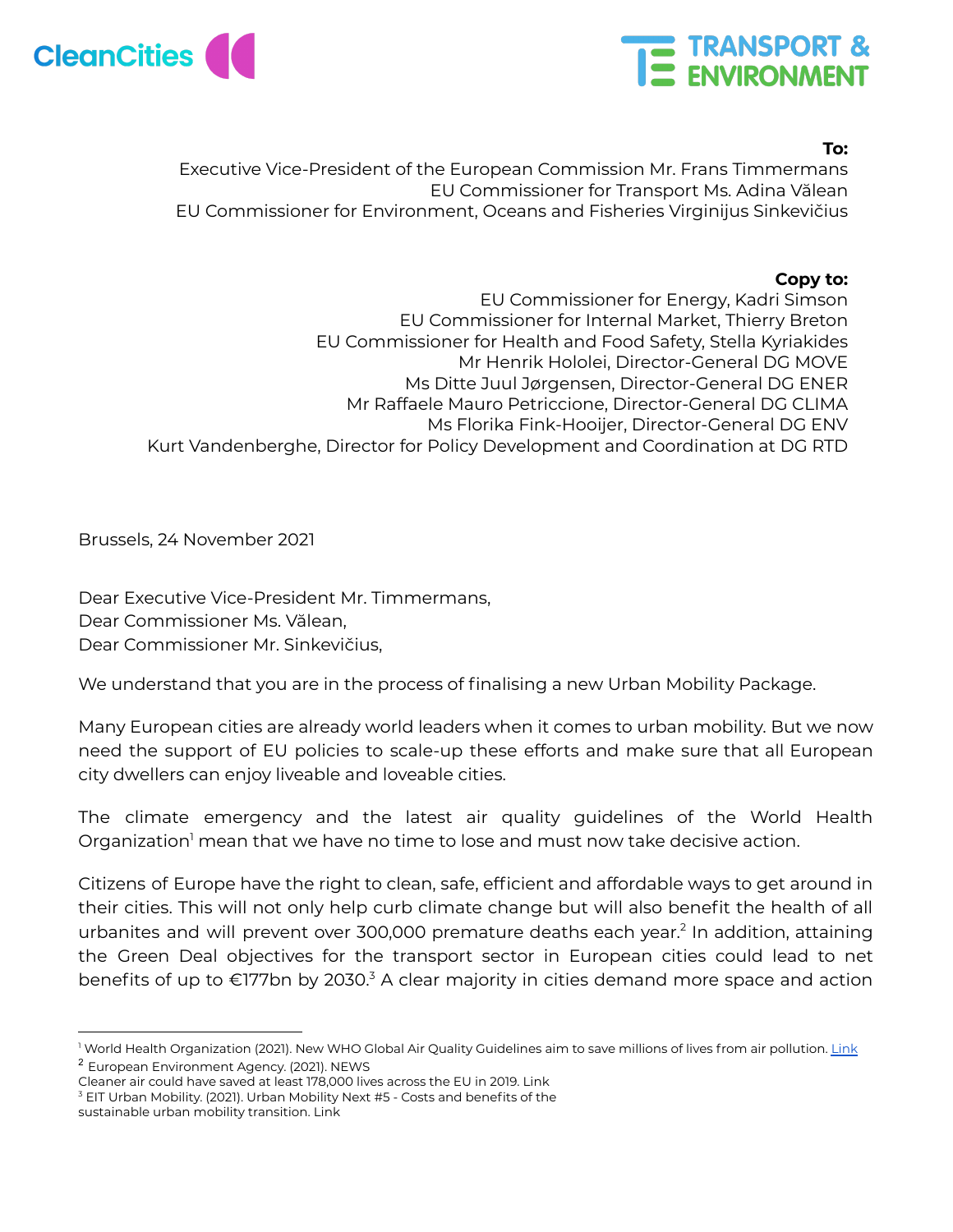



for clean mobility: 68% want more effort by cities to promote the use of public transport, and a majority also want more space to be reserved for pedestrians (66%) and cycling (56%). 4

These goals and ambitions need to be matched by policies.

Although we understand several positive elements are being considered for this review, including steps towards *requiring* Sustainable Urban Mobility Plans, we are concerned that what's currently being considered falls well short of what is needed, and demanded by citizens and organised civil society. Specifically, postponing clarity on what constitutes 'sustainable' mobility and how this will be translated into binding requirements would severely undermine the credibility of the Urban Mobility Package. References to "carbon neutral" or "alternatively fuelled", which would allow for biofuels or synthetic petrol or diesel fuels that cause local air pollution, should not be part of the UMP. The following three changes would make the urban mobility package more fit for purpose:

- **1. Require SUMPs to include binding targets for zero-emission mobility by 2030 in the TEN-T regulation.** Cities are ideally suited to spearhead the EU's necessary transition to a zero emission mobility system dominated by walking and cycling, public transport, zero emission freight and shared and electric vehicles. A concerted effort by EU cities will provide a major boost to the EU Commission's proposals to transition to 100% emissions free cars as well as ubiquitous charging, across Europe. Setting a clear and easy to understand goal will help cities and civil society to mobilise towards, and prepare for the achievement of this goal.
- **2. Require SUMPs to include binding targets to increase the share of active mobility and public transport modes by 2030 in the TEN-T regulation and make EU funding conditional upon the implementation of these plans.** The Urban Mobility Package should require cities to set clear targets for reduced private car travel, modal shift and space reallocation. The UK, for example, wants half of all urban journeys to be cycled or walked by the end of the decade<sup>5</sup>, which is something that Europe should follow suit on. According to the Commission's own data, the negative externalities of motorized transport amount to 800 billion euros per year. This is an expense which must be addressed by reducing space for private cars and prioritizing investments in active modes as well as public transport. In order to reinforce this momentum, EU funding should be made conditional upon the adoption and implementation of SUMPs that enshrine these targets.
- **3. The Commission should do nothing that restricts cities' ability to introduce Low and Zero Emission Zones or any other forms of urban access regulations and pricing schemes**: More than 250 LEZs are already in place in Europe. Cities from

<sup>&</sup>lt;sup>4</sup> Clean Cities Campaign. (2021). What European city-dwellers want from their mayors post-Covid – Survey. [Link](https://cleancitiescampaign.org/2021/05/04/what-city-dwellers-want-from-their-mayors-post-covid/)

<sup>&</sup>lt;sup>5</sup> Forbes. (2021). Half Of All Urban Journeys Must Be Cycled Or Walked Within Ten Years, Confirms U.K. Government. [Link](https://www.forbes.com/sites/carltonreid/2021/02/03/half-of-all-urban-journeys-must-be-cycled-or-walked-within-ten-years-confirms-uk-government/)